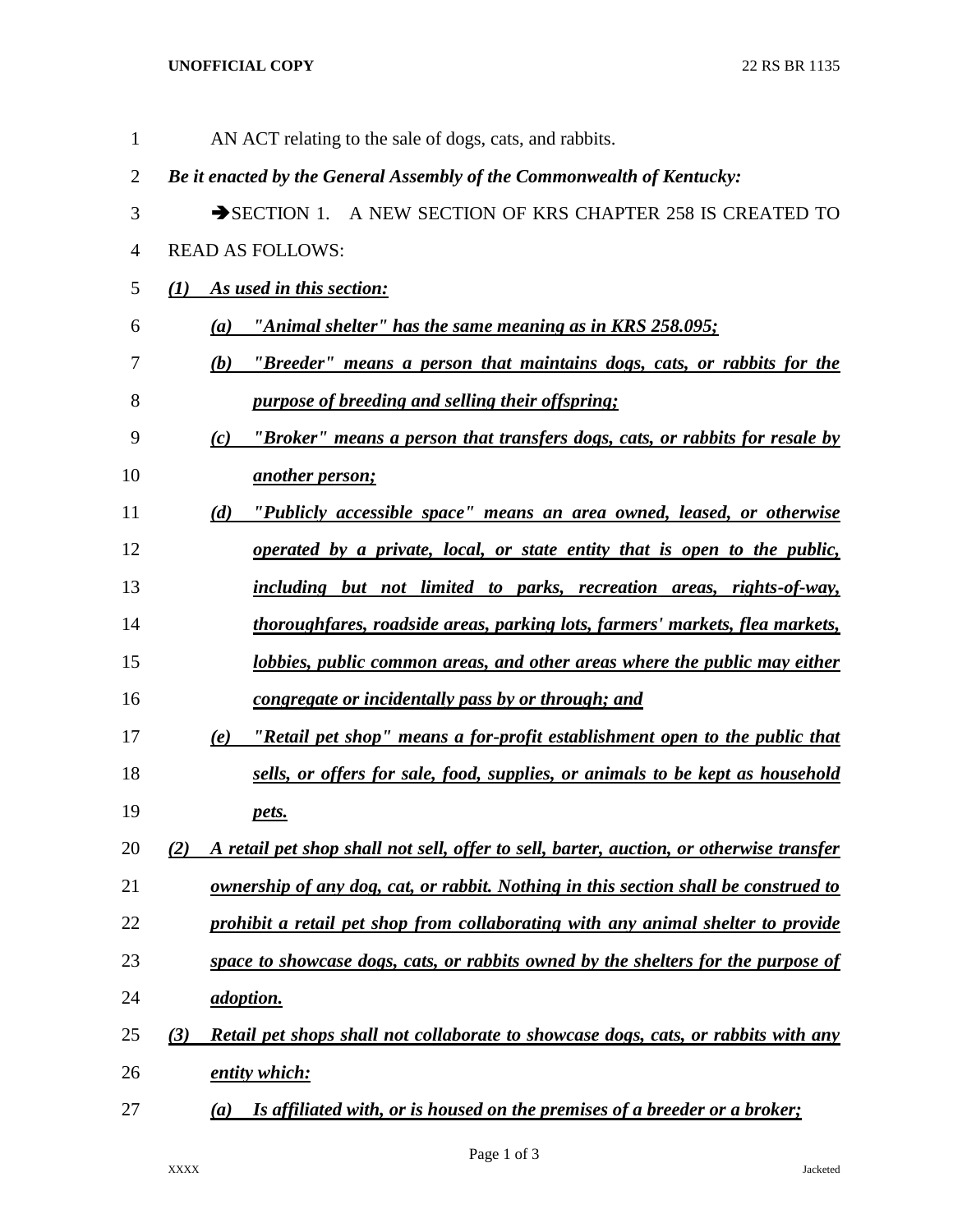## **UNOFFICIAL COPY** 22 RS BR 1135

| 1              |     | Obtains dogs, cats, or rabbits from a breeder or broker in exchange for<br>(b)             |
|----------------|-----|--------------------------------------------------------------------------------------------|
| $\overline{2}$ |     | <i>payment or compensation; or</i>                                                         |
| 3              |     | Resells dogs, cats, or rabbits obtained from a breeder or broker and provides<br>(c)       |
| $\overline{4}$ |     | payment or compensation to such breeder or broker.                                         |
| 5              | (4) | <b>Each retail pet shop shall maintain for at least one (1) year records sufficient to</b> |
| 6              |     | document the source of each dog, cat, or rabbit for which the pet shop provides            |
| 7              |     | space to showcase. Additionally, each retail pet shop shall post, in a conspicuous         |
| 8              |     | <u>location on the cage or enclosure of each animal, a sign listing the name of the</u>    |
| 9              |     | animal rescue organization from which each animal was obtained. Animal                     |
| 10             |     | control officers or animal shelters may periodically require pet stores to provide         |
| 11             |     | <i><u>access to these records.</u></i>                                                     |
| 12             | (5) | No person shall sell, offer to sell, barter, auction, or otherwise transfer ownership      |
| 13             |     | of any dog, cat, or rabbit of any age in a publicly accessible space.                      |
| 14             | (6) | This section does not prohibit a local governing body from adopting requirements           |
| 15             |     | that are more protective of animal welfare than those set forth in this section.           |
| 16             |     | Section 2. KRS 258.990 is amended to read as follows:                                      |
| 17             | (1) | Any person who violates KRS 258.015, 258.035, 258.055, 258.065, or 258.085                 |
| 18             |     | shall be fined not less than ten dollars (\$10) nor more than one hundred dollars          |
| 19             |     | $(\$100)$ . Each day of violation shall constitute a separate offense.                     |
| 20             | (2) | The owner of any dog, cat, or ferret which bites a human being shall be liable to pay      |
| 21             |     | all damages for personal injuries resulting from the bite of the dog, cat, or ferret.      |
| 22             | (3) | Any person violating or failing or refusing to comply with KRS 258.095 to<br>(a)           |
| 23             |     | 258.365, except KRS $258.235(5)(a)$ , shall, upon conviction, be fined not less            |
| 24             |     | than five dollars (\$5) nor more than one hundred dollars (\$100), or be                   |
| 25             |     | imprisoned in the county jail for not less than five $(5)$ nor more than sixty $(60)$      |
| 26             |     | days, or both.                                                                             |
| 27             |     | Any person violating KRS 258.235(5)(a) shall be punished by a fine of not<br>(b)           |

Page 2 of 3